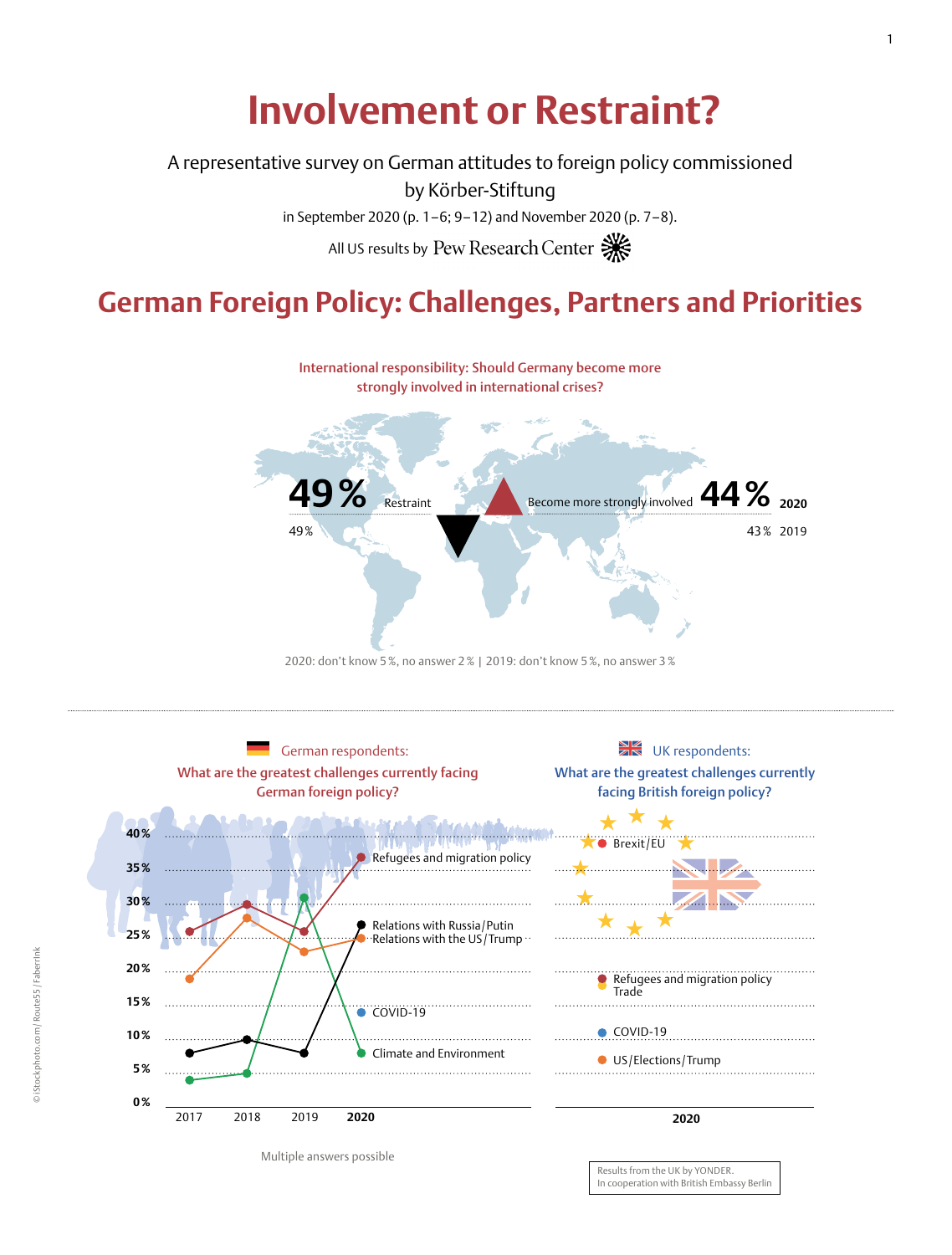## How democratic do you think the following countries are?



How would you rate the current relationship between Germany and the United States?

In previous editions the results referred to added value of the most and second most important partner.



Having close relations with Germany

Having close relations with Russia





Spontaneous response: equidistance





![](_page_1_Figure_8.jpeg)

![](_page_1_Figure_4.jpeg)

September 2020: neither 1%, don't know/no answer 3% | 2019: neither 3%, don't know/no answer 4%

September 2020: don't know 2%, no answer 1% 2020: don't know 5%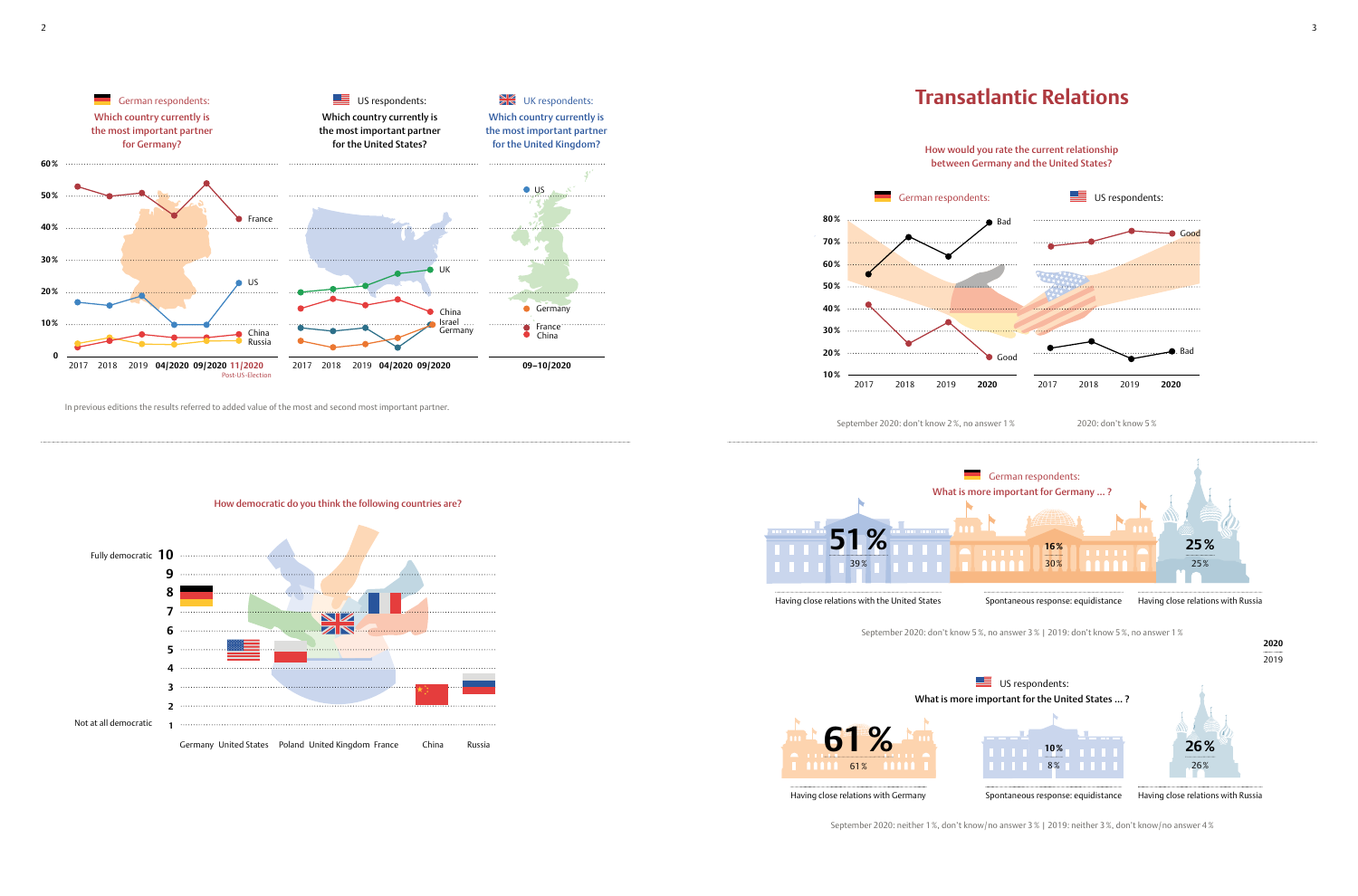answer 'neither' ranged from 1 to 6 percent for all issues

![](_page_2_Figure_0.jpeg)

Racism/protests Trump Health and social issues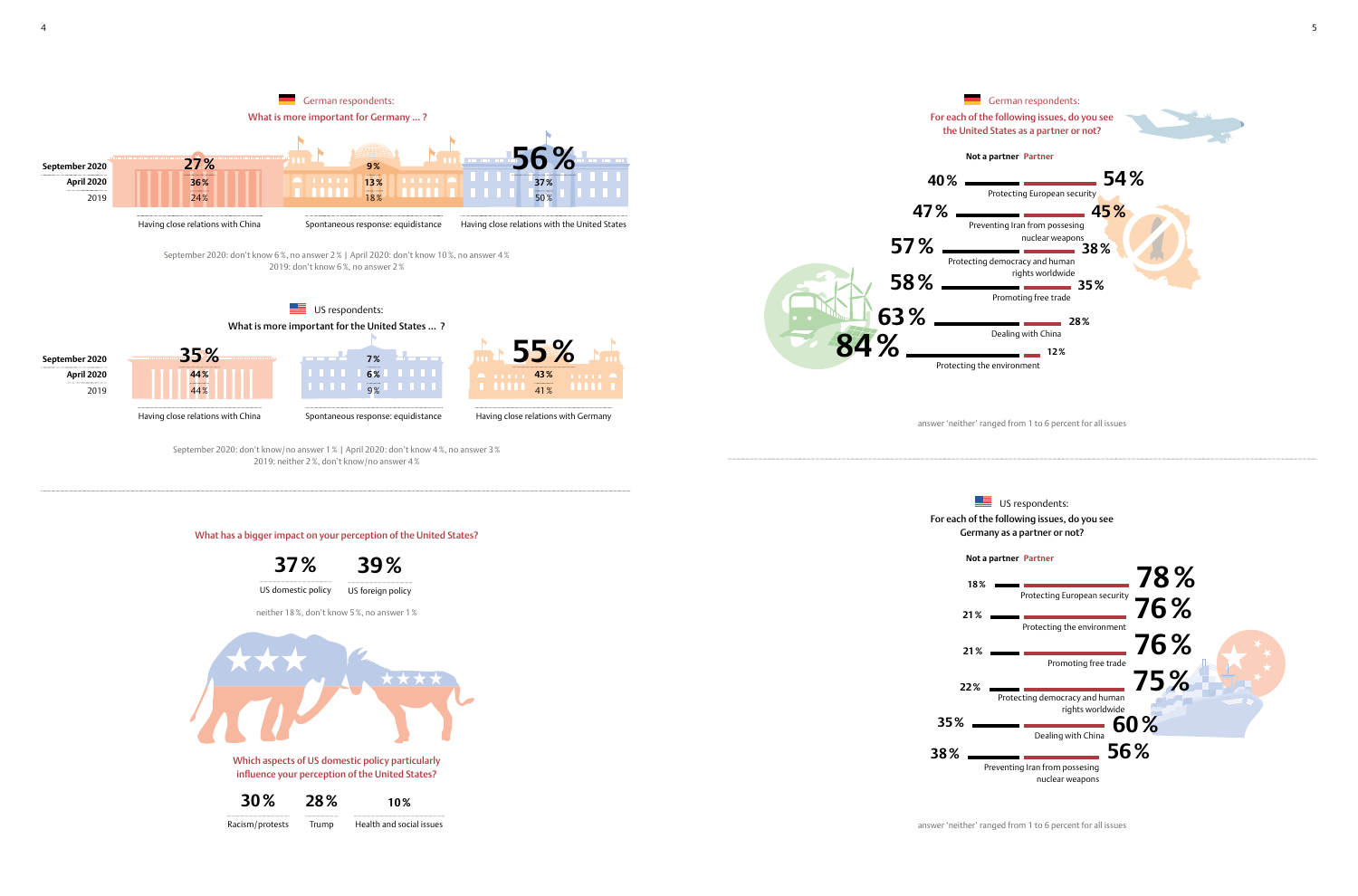Germany as a partner or not?

**Not a partner Neither /no opinion Partner**

Protecting the environment

**5 % 31**

**% 64 %**

Protecting European security

**10 % 28**

**% 62 %**

Protecting democracy and human rights worldwide

**7 % 32**

**% 61 %**

Promoting free trade

**20**

**% 39**

**% 41 %**

Dealing with China

**10**

**% 50**

**% 41 %**

Preventing Iran from possesing

 $\frac{N}{2N}$  UK respondents:

nuclear weapons

## $\frac{N}{2N}$  UK respondents: For each of the following issues, do you see the United States as a partner or not?

**8**

**% 54**

**% 38 %**

![](_page_3_Figure_3.jpeg)

![](_page_3_Figure_0.jpeg)

![](_page_3_Picture_14.jpeg)

# **after the US Presidential Election**

**Not a partner Neither /no opinion Partner**

For UK respondents neither /nor was actively offered as one possible response option.

between 6 and 10 November 2020

Which of the following statements corresponds most with your own view?

don't know 3%, no answer 2 %

 did not worsen under President Trump.

![](_page_3_Picture_9.jpeg)

worsened under President Trump and will remain the same under President Biden.

## Has the US election rather strenghtened or weakened your trust in US democracy?

neither 7%, don't know 5%, no answer 1 %

**53 %**

Rather weakend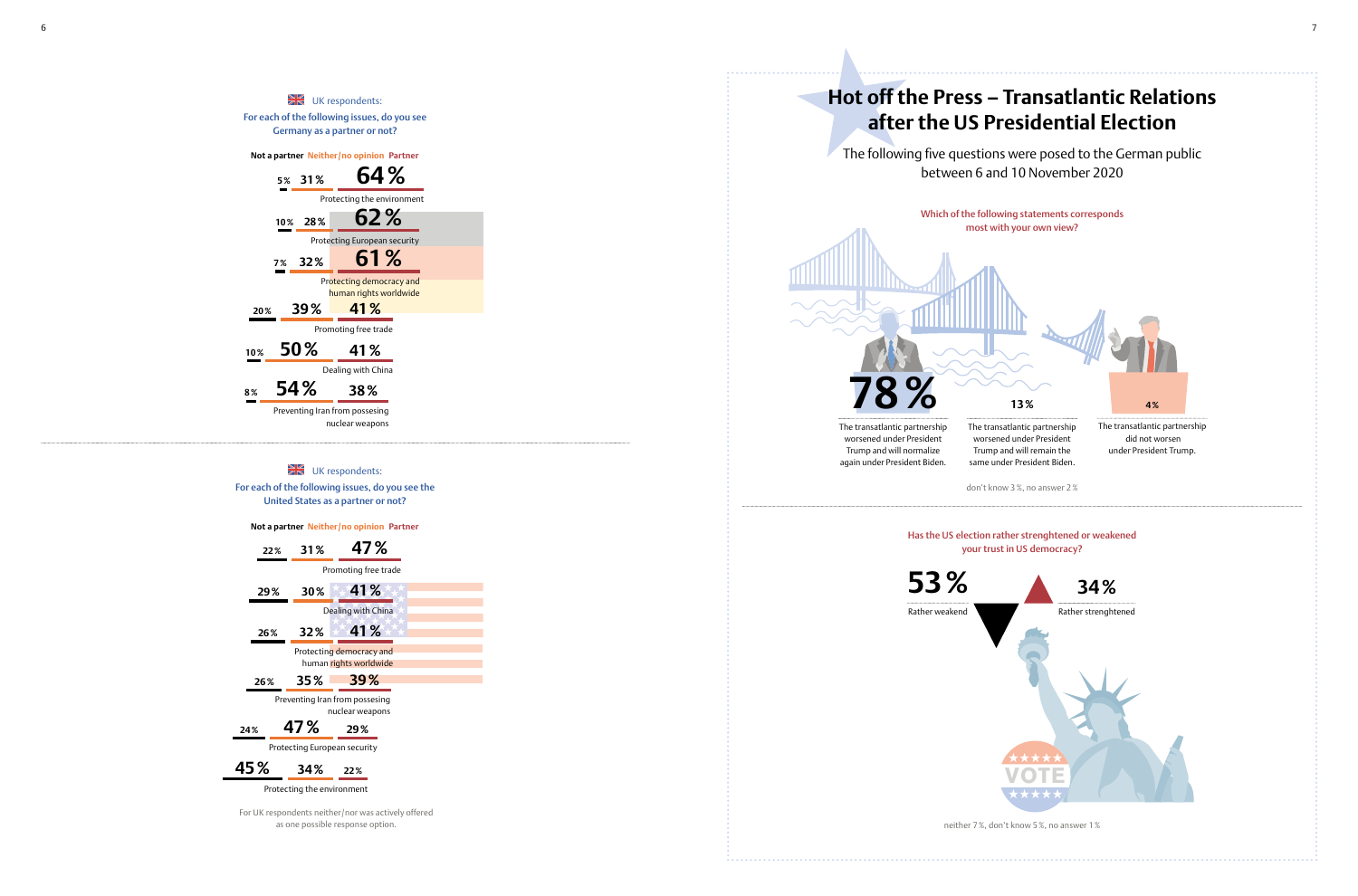![](_page_4_Figure_0.jpeg)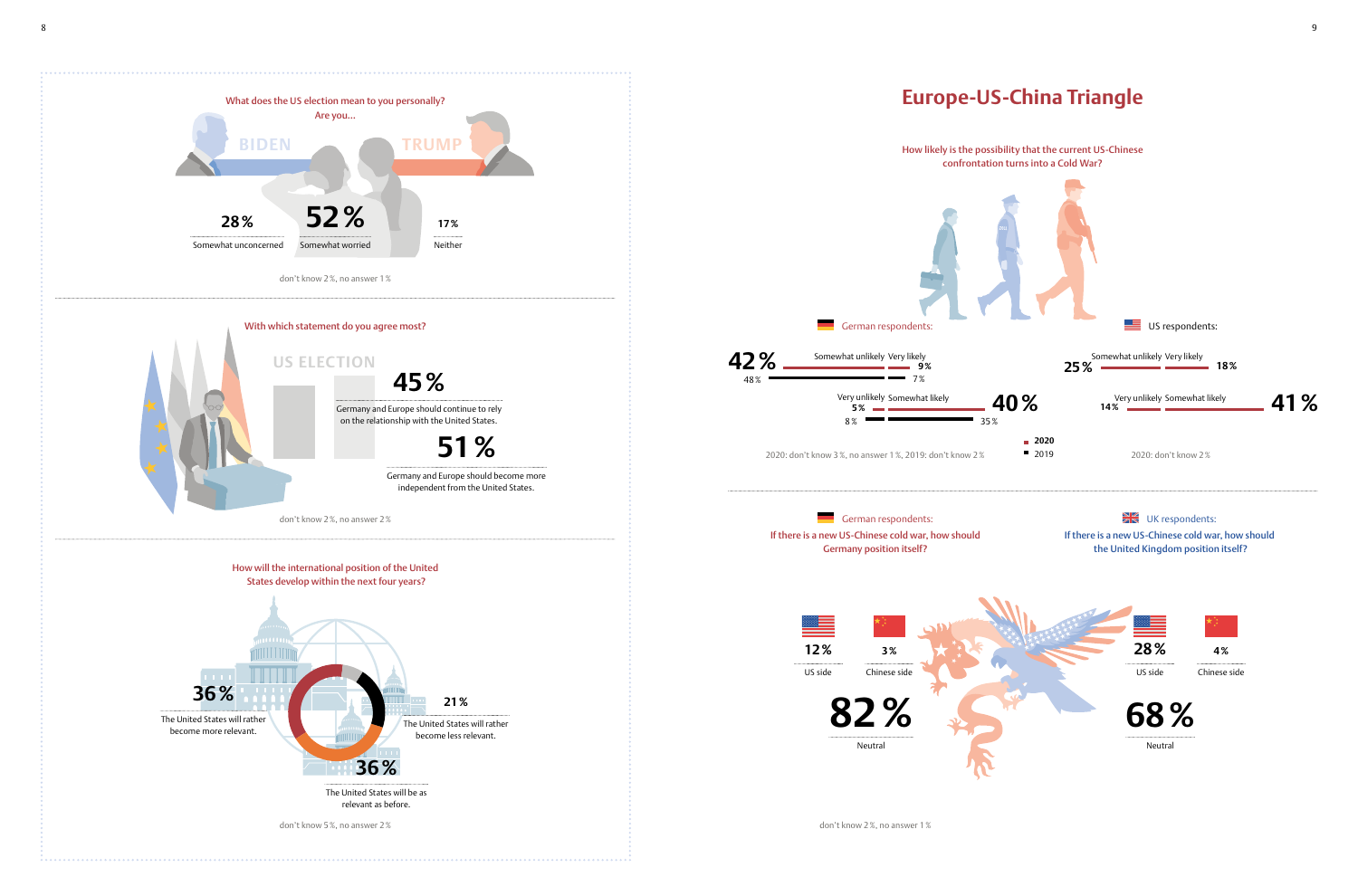![](_page_5_Figure_0.jpeg)

Has the COVID-19 pandemic rather strengthened or rather

![](_page_5_Picture_11.jpeg)

weakened solidarity within the EU?

![](_page_5_Figure_5.jpeg)

neither 5%, don't know 4%, no answer 1%

![](_page_5_Figure_3.jpeg)

Who is better suited to meet the international challenges of the 21st century, such as pandemics, climate change, digitalization and international tensions?

don't know 4%, no answer 1%

![](_page_5_Picture_1.jpeg)